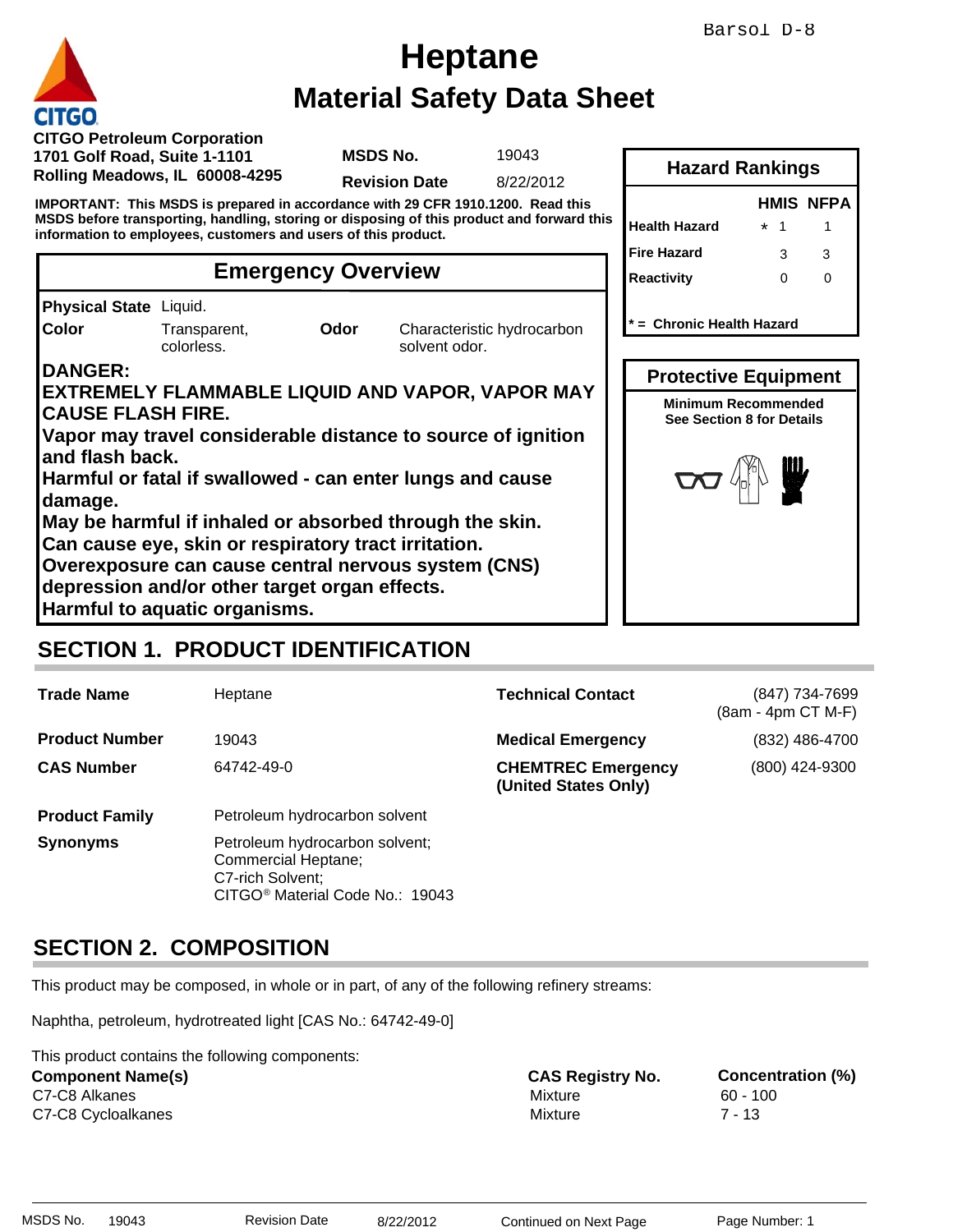### **SECTION 3. HAZARDS IDENTIFICATION**

#### **Also see Emergency Overview and Hazard Ratings on the top of Page 1 of this MSDS.**

**Major Route(s) of Entry** Skin contact. Eye contact. Inhalation. Ingestion.

#### **Signs and Symptoms of Acute Exposure**

| <b>Inhalation</b>                                                 | Breathing high concentrations may be harmful. Mist or vapor can irritate the throat and lungs.<br>Breathing this material may cause central nervous system depression with symptoms<br>including nausea, headache, dizziness, fatigue, drowsiness, or unconsciousness. Intentional<br>misuse by deliberately concentrating and inhaling this product may be harmful or fatal.                                                           |  |  |  |  |
|-------------------------------------------------------------------|-----------------------------------------------------------------------------------------------------------------------------------------------------------------------------------------------------------------------------------------------------------------------------------------------------------------------------------------------------------------------------------------------------------------------------------------|--|--|--|--|
| <b>Eye Contact</b>                                                | This product can cause transient mild eye irritation with short-term contact with liquid sprays<br>or mists. Symptoms include stinging, watering, redness, and swelling.                                                                                                                                                                                                                                                                |  |  |  |  |
| <b>Skin Contact</b>                                               | This material can cause skin irritation. The severity of irritation will depend on the amount of<br>material that is applied to the skin and the speed and thoroughness that it is removed.<br>Symptoms include redness, itching, and burning of the skin. Repeated or prolonged skin<br>contact can produce moderate irritation (dermatitis).                                                                                          |  |  |  |  |
| Ingestion                                                         | If swallowed, this material may irritate the mucous membranes of the mouth, throat, and<br>esophagus. It can be readily absorbed by the stomach and intestinal tract. Symptoms<br>include a burning sensation of the mouth and esophagus, nausea, vomiting, dizziness,<br>staggered gait, drowsiness, loss of consciousness and delirium, as well as additional central<br>nervous system (CNS) effects.                                |  |  |  |  |
|                                                                   | Due to its light viscosity, there is a danger of aspiration into the lungs during swallowing and<br>subsequent vomiting. Aspiration can result in severe lung damage or death. Cardiovascular<br>effects include shallow rapid pulse with pallor (loss of color in the face) followed by flushing<br>(redness of the face). Also, progressive CNS depression, respiratory insufficiency and<br>ventricular fibrillation leads to death. |  |  |  |  |
| <b>Chronic Health Effects</b><br><b>Summary</b>                   | Prolonged and/or repeated contact may cause skin irritation and inflammation. Symptoms<br>include defatting, redness, blistering, lesions, and scaly dermatitis.                                                                                                                                                                                                                                                                        |  |  |  |  |
|                                                                   | Chronic effects of ingestion and subsequent aspiration into the lungs may cause<br>pneumatocele (lung cavity) formation and chronic lung dysfunction. Repeated or prolonged<br>overexposure to solvents can cause brain or other nervous system damage. The symptoms<br>can include the loss of memory, the loss of intellectual capacity and the loss of coordination.                                                                 |  |  |  |  |
|                                                                   | Reports have associated repeated and prolonged occupational overexposure to light<br>petroleum products with irreversible brain and nervous system damage (sometimes referred<br>to as "Solvent or Painter's Syndrome"). Intentional misuse by deliberately concentrating and<br>inhaling this product may be harmful or fatal.                                                                                                         |  |  |  |  |
| <b>Conditions Aggravated</b><br>by Exposure                       | Disorders of the following organs or organ systems that may be aggravated by significant<br>exposure to this material or its components include: Skin, Respiratory System, Liver,<br>Kidneys, Central Nervous System (CNS)                                                                                                                                                                                                              |  |  |  |  |
| <b>Target Organs</b>                                              | May cause damage to the following organs: kidneys, lungs, liver, mucous membranes, upper<br>respiratory tract, skin, central nervous system (CNS), eye, lens or cornea                                                                                                                                                                                                                                                                  |  |  |  |  |
| <b>Carcinogenic Potential</b>                                     | This product is not known to contain any components at concentrations above 0.1% which<br>are considered carcinogenic by OSHA, IARC or NTP.                                                                                                                                                                                                                                                                                             |  |  |  |  |
| 1910.1200).                                                       | OSHA Hazard Classification is indicated by an "X" in the box adjacent to the hazard title. If no "X" is present,<br>the product does not exhibit the hazard as defined in the OSHA Hazard Communication Standard (29 CFR                                                                                                                                                                                                                |  |  |  |  |
| <b>OSHA Health Hazard Classification</b>                          | <b>OSHA Physical Hazard Classification</b>                                                                                                                                                                                                                                                                                                                                                                                              |  |  |  |  |
| <b>Sensitizer</b><br><b>Irritant</b><br>$\boldsymbol{\mathsf{x}}$ | Combustible<br><b>Explosive</b><br>Pyrophoric                                                                                                                                                                                                                                                                                                                                                                                           |  |  |  |  |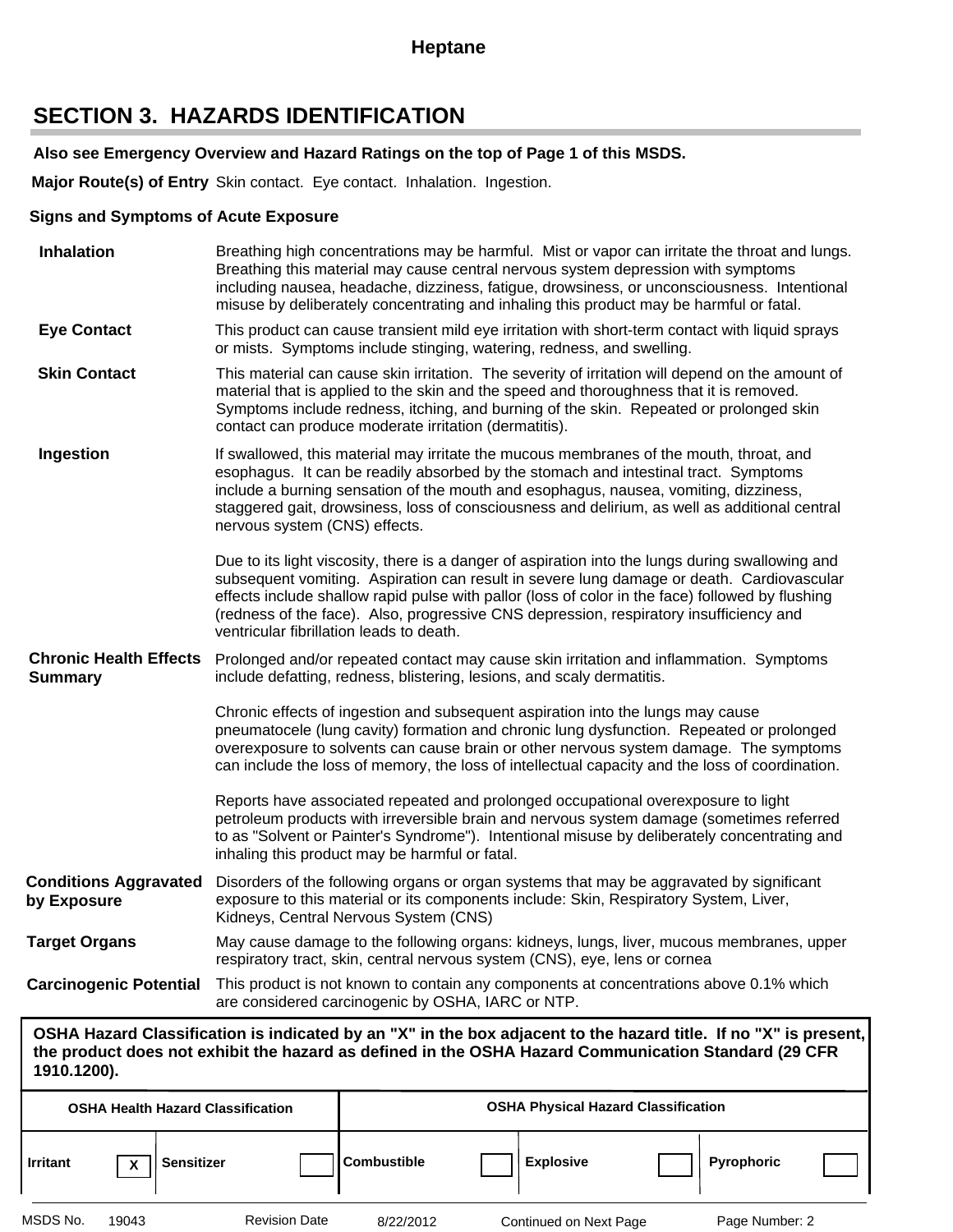|                  |                     | <b>Heptane</b>        |             |                               |                       |  |
|------------------|---------------------|-----------------------|-------------|-------------------------------|-----------------------|--|
| Toxic            | <b>Highly Toxic</b> | <b>Flammable</b>      | $\mathbf v$ | Oxidizer                      | <b>Water-reactive</b> |  |
| <b>Corrosive</b> | Carcinogenic        | <b>Compressed Gas</b> |             | <sup>1</sup> Organic Peroxide | <b>Unstable</b>       |  |

### **SECTION 4. FIRST AID MEASURES**

**Take proper precautions to ensure your own health and safety before attempting rescue or providing first aid. For more specific information, refer to Exposure Controls and Personal Protection in Section 8 of this MSDS.**

- **Inhalation** Immediately move victim to fresh air. If victim is not breathing, immediately begin rescue breathing. If heart has stopped, immediately begin cardiopulmonary resuscitation (CPR). If breathing is difficult, 100 percent humidified oxygen should be administered by a qualified individual. Seek medical attention immediately.
- **Eye Contact** Flush eyes with cool, clean, low-pressure water for at least 15 minutes. Hold eyelids apart to ensure complete irrigation of the eye and eyelid tissue. If easily accomplished, check for and remove contact lenses. If contact lenses cannot be removed, seek immediate medical attention. Do not use eye ointment. Seek medical attention.
- **Skin Contact** Remove contaminated shoes and clothing. Flush affected area with large amounts of water. If skin surface is damaged, apply a clean dressing and seek medical attention. Do not use ointments. If skin surface is not damaged, clean affected area thoroughly with mild soap and water. Seek medical attention if tissue appears damaged or if pain or irritation persists.
- **Ingestion** Do not induce vomiting. If spontaneous vomiting is about to occur, place victim's head below knees. If victim is drowsy or unconscious, place on the left side with head down. Never give anything by mouth to a person who is not fully conscious. Do not leave victim unattended. Seek medical attention immediately.
- **Notes to Physician** INHALATION: Inhalation overexposure can produce toxic effects. Monitor for respiratory distress. If cough or difficulty in breathing develops, evaluate for upper respiratory tract inflammation, bronchitis, and pneumonitis. Administer supplemental oxygen with assisted ventilation, as required.

INGESTION: If ingested, this material presents a significant aspiration and chemical pneumonitis hazard. Induction of emesis is not recommended. Consider activated charcoal and/or gastric lavage. If patient is obtunded, protect the airway by cuffed endotracheal intubation or by placement of the body in a Trendelenburg and left lateral decubitus position.

## **SECTION 5. FIRE FIGHTING MEASURES**

| <b>NFPA Flammability</b><br><b>Classification</b> | NFPA Class-IB flammable liquid. |                                                                                                                                                                                                                                                                                                                                                                                                                                                                                                                                            |  |  |
|---------------------------------------------------|---------------------------------|--------------------------------------------------------------------------------------------------------------------------------------------------------------------------------------------------------------------------------------------------------------------------------------------------------------------------------------------------------------------------------------------------------------------------------------------------------------------------------------------------------------------------------------------|--|--|
| <b>Flash Point</b>                                |                                 | Closed cup: -9°C (15°F). (Tagliabue (ASTM D-56))                                                                                                                                                                                                                                                                                                                                                                                                                                                                                           |  |  |
| Lower Flammable Limit AP 1.0 %                    |                                 | <b>Upper Flammable Limit</b> AP 6.7 %                                                                                                                                                                                                                                                                                                                                                                                                                                                                                                      |  |  |
| <b>Autoignition</b><br><b>Temperature</b>         | AP 246°C (475°F)                |                                                                                                                                                                                                                                                                                                                                                                                                                                                                                                                                            |  |  |
| <b>Products</b>                                   |                                 | Hazardous Combustion Carbon dioxide, carbon monoxide, smoke, fumes, and/or unburned hydrocarbons.                                                                                                                                                                                                                                                                                                                                                                                                                                          |  |  |
| <b>Special Properties</b>                         |                                 | Flammable Liquid! This material releases vapors at or below ambient temperatures. When<br>mixed with air in certain proportions and exposed to an ignition source, its vapor can cause a<br>flash fire. Use only with adequate ventilation. Vapors are heavier than air and may travel<br>long distances along the ground to an ignition source and flash back. A vapor and air<br>mixture can create an explosion hazard in confined spaces such as sewers. If container is<br>not properly cooled, it can rupture in the heat of a fire. |  |  |
| <b>Extinguishing Media</b>                        |                                 |                                                                                                                                                                                                                                                                                                                                                                                                                                                                                                                                            |  |  |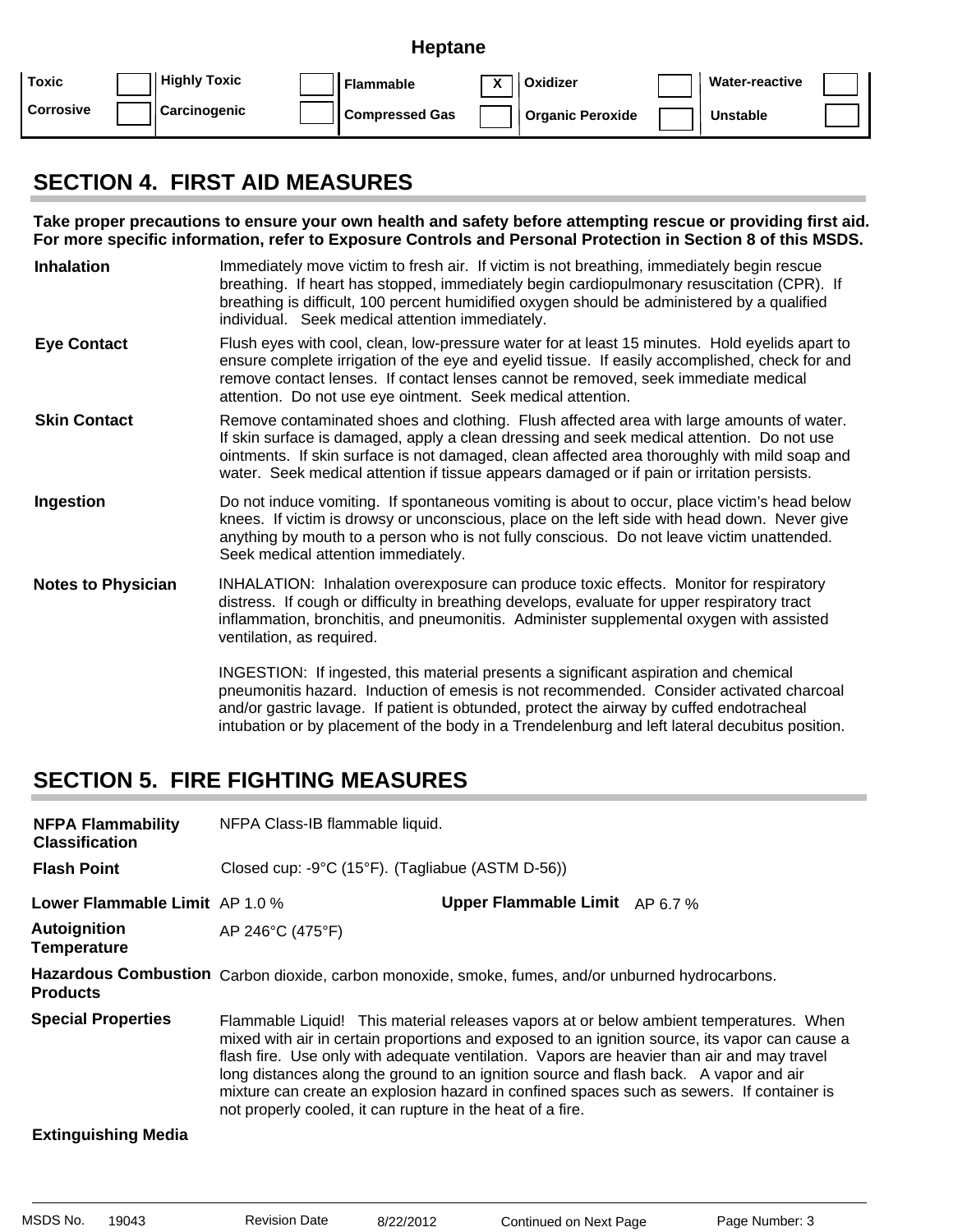SMALL FIRE: Use dry chemicals, carbon dioxide, foam, or inert gas (nitrogen). Carbon dioxide and inert gas can displace oxygen. Use caution when applying carbon dioxide or inert gas in confined spaces.

LARGE FIRE: Use foam, water fog, or water spray. Water may be ineffective. Water may not extinguish the fire. Water fog and spray are effective in cooling containers and adjacent structures. However, water can be used to cool the external walls of vessels to prevent excessive pressure, autoignition or explosion. DO NOT use a solid stream of water directly on the fire as the water may spread the fire to a larger area.

**Protection of Fire Fighters** Firefighters must use full bunker gear including NIOSH-approved positive pressure self-contained breathing apparatus to protect against potential hazardous combustion or decomposition products and oxygen deficiencies. Evacuate area and fight the fire from a maximum distance or use unmanned hose holders or monitor nozzles. Cover pooling liquid with foam. Containers can build pressure if exposed to radiant heat; cool adjacent containers with flooding quantities of water until well after the fire is out. Withdraw immediately from the area if there is a rising sound from a venting safety device or discoloration of vessels, tanks, or pipelines. Be aware that burning liquid will float on water. Notify appropriate authorities of potential fire and explosion hazard if liquid enter sewers or waterways.

### **SECTION 6. ACCIDENTAL RELEASE MEASURES**

**Take proper precautions to ensure your own health and safety before attempting spill control or clean-up. For more specific information, refer to the Emergency Overview on Page 1, Exposure Controls and Personal Protection in Section 8 and Disposal Considerations in Section 13 of this MSDS.**

> Flammable Liquid! Release causes an immediate fire or explosion hazard. Evacuate all non-essential personnel from immediate area and establish a "regulated zone" with site control and security. A vapor-suppressing foam may be used to reduce vapors. Eliminate all ignition sources. All equipment used when handling this material must be grounded. Stop the leak if it can done without risk. Do not touch or walk through spilled material. Remove spillage immediately from hard, smooth walking areas. Prevent spilled material from entering waterways, sewers, basements, or confined areas. Absorb or cover with dry earth, sand, or other non-combustible material and transfer to appropriate waste containers. Use clean, non-sparking tools to collect absorbed material.

For large spills, secure the area and control access. Prevent spilled material from entering sewers, storm drains, other drainage systems, and natural waterways. Dike far ahead of a liquid spill to ensure complete collection. Water mist or spray may be used to reduce or disperse vapors; but, it may not prevent ignition in closed spaces. This material will float on water and its run-off may create an explosion or fire hazard. Verify that responders are properly HAZWOPER-trained and wearing appropriate respiratory equipment and fire-resistant protective clothing during cleanup operations. In an urban area, cleanup spill as soon as possible; in natural environments, cleanup on advice from specialists. Pick up free liquid for recycle and/or disposal if it can be accomplished safely with explosion-proof equipment. Collect any excess material with absorbant pads, sand, or other inert non-combustible absorbent materials. Place into appropriate waste containers for later disposal. Comply with all applicable local, state and federal laws and regulations.

## **SECTION 7. HANDLING AND STORAGE**

**Handling**

A spill or leak can cause an immediate fire or explosion hazard. Keep containers closed and do not handle or store near heat, sparks, or any other potential ignition sources. Avoid contact with oxidizing agents. Do NOT breathe vapor. Use only with adequate ventilation and personal protection. Never siphon by mouth. Avoid contact with eyes, skin, and clothing. Prevent contact with food and tobacco products. Do NOT take internally.

When performing repairs and maintenance on contaminated equipment, keep unnecessary persons away from the area. Eliminate all potential ignition sources. Drain and purge equipment, as necessary, to remove material residues. Follow proper entry procedures, including compliance with 29 CFR 1910.146 prior to entering confined spaces such as tanks or pits. Use gloves constructed of impervious materials and protective clothing if direct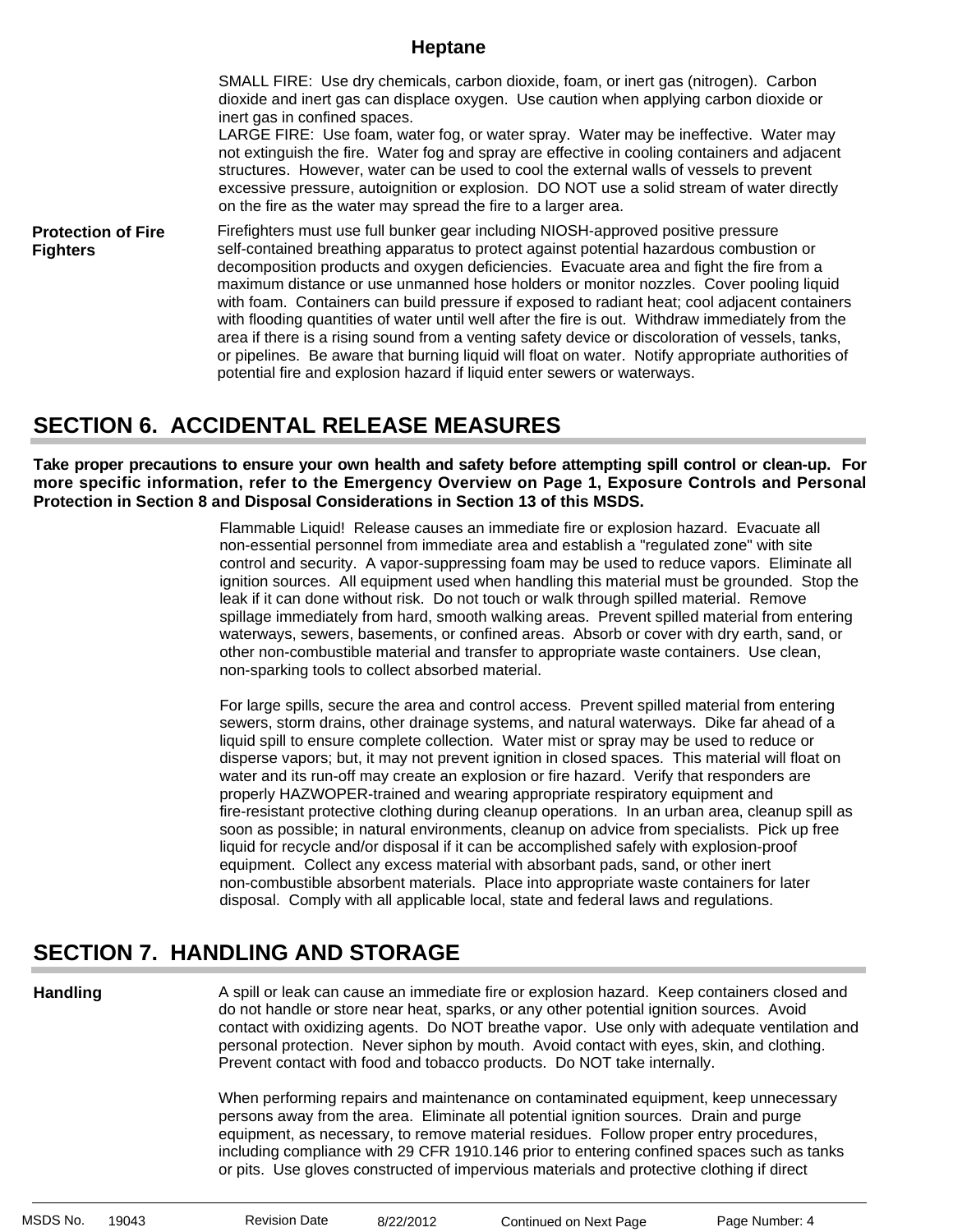contact is anticipated. Use appropriate respiratory protection when concentrations exceed any established occupational exposure level (See Section 8) Promptly remove contaminated clothing. Wash exposed skin thoroughly with soap and water after handling.

Non-equilibrium conditions may increase the fire hazard associated with this product. A static electrical charge can accumulate when this material is flowing through pipes, nozzles or filters and when it is agitated. A static spark discharge can ignite accumulated vapors particularly during dry weather conditions. Always bond receiving containers to the fill pipe before and during loading. Always confirm that receiving container is properly grounded. Bonding and grounding alone may be inadequate to eliminate fire and explosion hazards associated with electrostatic charges. Carefully review operations that may increase the risks associated with static electricity such as tank and container filling, tank cleaning, sampling, gauging, loading, filtering, mixing, agitation, etc. In addition to bonding and grounding, efforts to mitigate the hazards of an electrostatic discharge may include, but are not limited to, ventilation, inerting and/or reduction of transfer velocities. Dissipation of electrostatic charges may be improved with the use of conductivity additives when used with other mitigation efforts, including bonding and grounding. Always keep nozzle in contact with the container throughout the loading process.

Do NOT fill any portable container in or on a vehicle. Do NOT use compressed air for filling, discharging or other handling operations. Product container is NOT designed for elevated pressure. Do NOT pressurize, cut, weld, braze solder, drill, or grind on containers. Do NOT expose product containers to flames, sparks, heat or other potential ignition sources. Empty containers may contain material residues which can ignite with explosive force. Observe label precautions.

**Storage** Keep container tightly closed. Store in a cool, dry, well-ventilated area. Store only in approved containers. Do not store with oxidizing agents. Do not store at elevated temperatures or in direct sunlight. Protect containers against physical damage. Head spaces in tanks and other containers may contain a mixture of air and vapor in the flammable range. Vapor may be ignited by static discharge. Storage area must meet OSHA requirements and applicable fire codes. Additional information regarding the design and control of hazards associated with the handling and storage of flammable and combustible liquids may be found in professional and industrial documents including, but not limited to, the National Fire Protection Association (NFPA) publications NFPA 30 ("Flammable and Combustible Liquid Code"), NFPA 77 ("Recommended Practice on Static Electricity") and the American Petroleum Institute (API) Recommended Practice 2003, ("Protection Against Ignitions Arising Out of Static, Lightning, and Stray Currents").

> Consult appropriate federal, state and local authorities before reusing, reconditioning, reclaiming, recycling or disposing of empty containers or waste residues of this product.

### **SECTION 8. EXPOSURE CONTROLS AND PERSONAL PROTECTION**

**Engineering Controls** Provide ventilation or other engineering controls to keep the airborne concentrations of vapor or mists below the applicable workplace exposure limits indicated below. All electrical equipment should comply with the National Electrical Code. An emergency eye wash station and safety shower should be located near the work-station.

**Personal Protective Equipment** Personal protective equipment should be selected based upon the conditions under which this material is used. A hazard assessment of the work area for PPE requirements should be conducted by a qualified professional pursuant to OSHA regulations. The following pictograms represent the minimum requirements for personal protective equipment. For certain operations, additional PPE may be required.



#### **Eye Protection**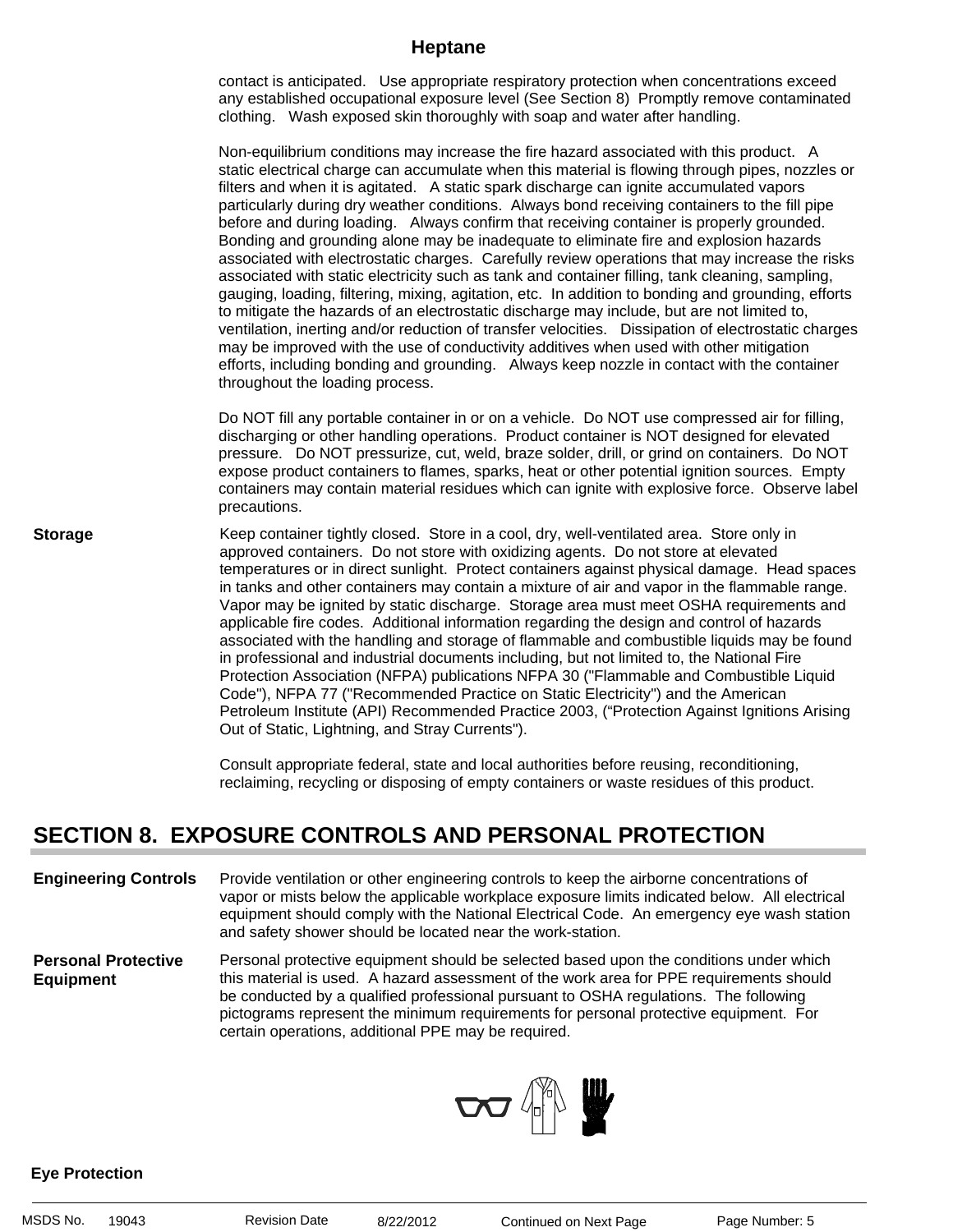|                               | Safety glasses equipped with side shields are recommended as minimum protection in<br>industrial settings. Chemical goggles should be worn during transfer operations or when<br>there is a likelihood of misting, splashing, or spraying of this material. A suitable emergency<br>eye wash water and safety shower should be located near the work station.                                                                                                                                                                                                                                                                                                                          |
|-------------------------------|----------------------------------------------------------------------------------------------------------------------------------------------------------------------------------------------------------------------------------------------------------------------------------------------------------------------------------------------------------------------------------------------------------------------------------------------------------------------------------------------------------------------------------------------------------------------------------------------------------------------------------------------------------------------------------------|
| <b>Hand Protection</b>        | Avoid skin contact. Use heavy duty gloves constructed of chemical resistant materials such<br>as Viton® or heavy nitrile rubber. Wash hands with plenty of mild soap and water before<br>eating, drinking, smoking, use of toilet facilities or leaving work. DO NOT use gasoline,<br>kerosene, solvents or harsh abrasives as skin cleaners.                                                                                                                                                                                                                                                                                                                                          |
| <b>Body Protection</b>        | Avoid skin contact. Wear long-sleeved fire-retardant garments (e.g., Nomex®) while<br>working with flammable and combustible liquids. Additional chemical-resistant protective<br>gear may be required if splashing or spraying conditions exist. This may include an apron,<br>boots and additional facial protection. If product comes in contact with clothing, immediately<br>remove soaked clothing and shower. Promptly remove and discard contaminated leather<br>goods.                                                                                                                                                                                                        |
| <b>Respiratory Protection</b> | For known vapor concentrations above the occupational exposure guidelines (see below),<br>use a NIOSH-approved organic vapor respirator if adequate protection is provided.<br>Protection factors vary depending upon the type of respirator used. Respirators should be<br>used in accordance with OSHA requirements (29 CFR 1910.134). For airborne vapor<br>concentrations that exceed the recommended protection factors for organic vapor<br>respirators, use a full-face, positive-pressure, supplied air respirator. Due to fire and<br>explosion hazards, do not enter atmospheres containing concentrations greater than 10% of<br>the lower flammable limit of this product. |
| <b>General Comments</b>       | Warning! Use of this material in spaces without adequate ventilation may result in<br>generation of hazardous levels of flammable vapors and/or inadequate oxygen levels for<br>breathing. Odor is an inadequate warning for hazardous conditions.                                                                                                                                                                                                                                                                                                                                                                                                                                     |

#### **Occupational Exposure Guidelines**

| <b>Substance</b>     | <b>Applicable Workplace Exposure Levels</b>                                                                                                                                                                                                                                                                                                                                                                                                                                |
|----------------------|----------------------------------------------------------------------------------------------------------------------------------------------------------------------------------------------------------------------------------------------------------------------------------------------------------------------------------------------------------------------------------------------------------------------------------------------------------------------------|
| Heptane (19043)      | <b>ACGIH TLV (United States).</b><br>TWA: 342 ppm (1400 mg/M <sup>3</sup> ) 8 hour(s).<br>Notes: The TLV for the hydrocarbon solvent is based on the<br>procedure described in Appendix H ("Reciprocal Calculations Method<br>for Certain Refined Hydrocarbon Solvent Vapors") of the ACGIH TLVs<br>$\circledR$ and BEIs <sup>®</sup> guidelines. The GGV <sub>mixture</sub> (ACGIH TLV) is based on<br>Column B (McKee et al., 2005) of Table 1 ("Group Guidance Values") |
| Heptane, all isomers | of Appendix H.<br><b>ACGIH (United States).</b>                                                                                                                                                                                                                                                                                                                                                                                                                            |
|                      | TWA: 400 ppm 8 hour(s).                                                                                                                                                                                                                                                                                                                                                                                                                                                    |
|                      | STEL: 500 ppm 15 minute(s).                                                                                                                                                                                                                                                                                                                                                                                                                                                |
|                      | <b>OSHA (United States).</b>                                                                                                                                                                                                                                                                                                                                                                                                                                               |
|                      | TWA: $500$ ppm $8$ hour(s).                                                                                                                                                                                                                                                                                                                                                                                                                                                |
| Octanes, all isomers | <b>ACGIH (United States).</b>                                                                                                                                                                                                                                                                                                                                                                                                                                              |
|                      | TWA: $300$ ppm $8$ hour(s).                                                                                                                                                                                                                                                                                                                                                                                                                                                |
|                      | <b>OSHA (United States).</b>                                                                                                                                                                                                                                                                                                                                                                                                                                               |
|                      | TWA: $500$ ppm $8$ hour(s).                                                                                                                                                                                                                                                                                                                                                                                                                                                |
| Methylcyclohexane    | <b>ACGIH (United States).</b>                                                                                                                                                                                                                                                                                                                                                                                                                                              |
|                      | TWA: $400$ ppm $8$ hour(s).                                                                                                                                                                                                                                                                                                                                                                                                                                                |
|                      | <b>OSHA (United States).</b>                                                                                                                                                                                                                                                                                                                                                                                                                                               |
|                      | TWA: 500 ppm 8 hour(s).                                                                                                                                                                                                                                                                                                                                                                                                                                                    |

## **SECTION 9. PHYSICAL AND CHEMICAL PROPERTIES (TYPICAL)**

| <b>Physical State</b>   | Liquid.                   | Color | Fransparent,<br>colorless. | Odor                    | Characteristic hydrocarbon<br>solvent odor. |
|-------------------------|---------------------------|-------|----------------------------|-------------------------|---------------------------------------------|
| <b>Specific Gravity</b> | $0.696$ (Water = 1)       | рH    | Not applicable             | Vapor<br><b>Density</b> | $AP 3 (Air = 1)$                            |
| <b>Boiling Range</b>    | 93 to 99°C (199 to 210°F) |       | <b>Point</b>               | <b>Melting/Freezing</b> | Not available.                              |
| MSDS No.<br>19043       | <b>Revision Date</b>      |       | 8/22/2012                  | Continued on Next Page  | Page Number: 6                              |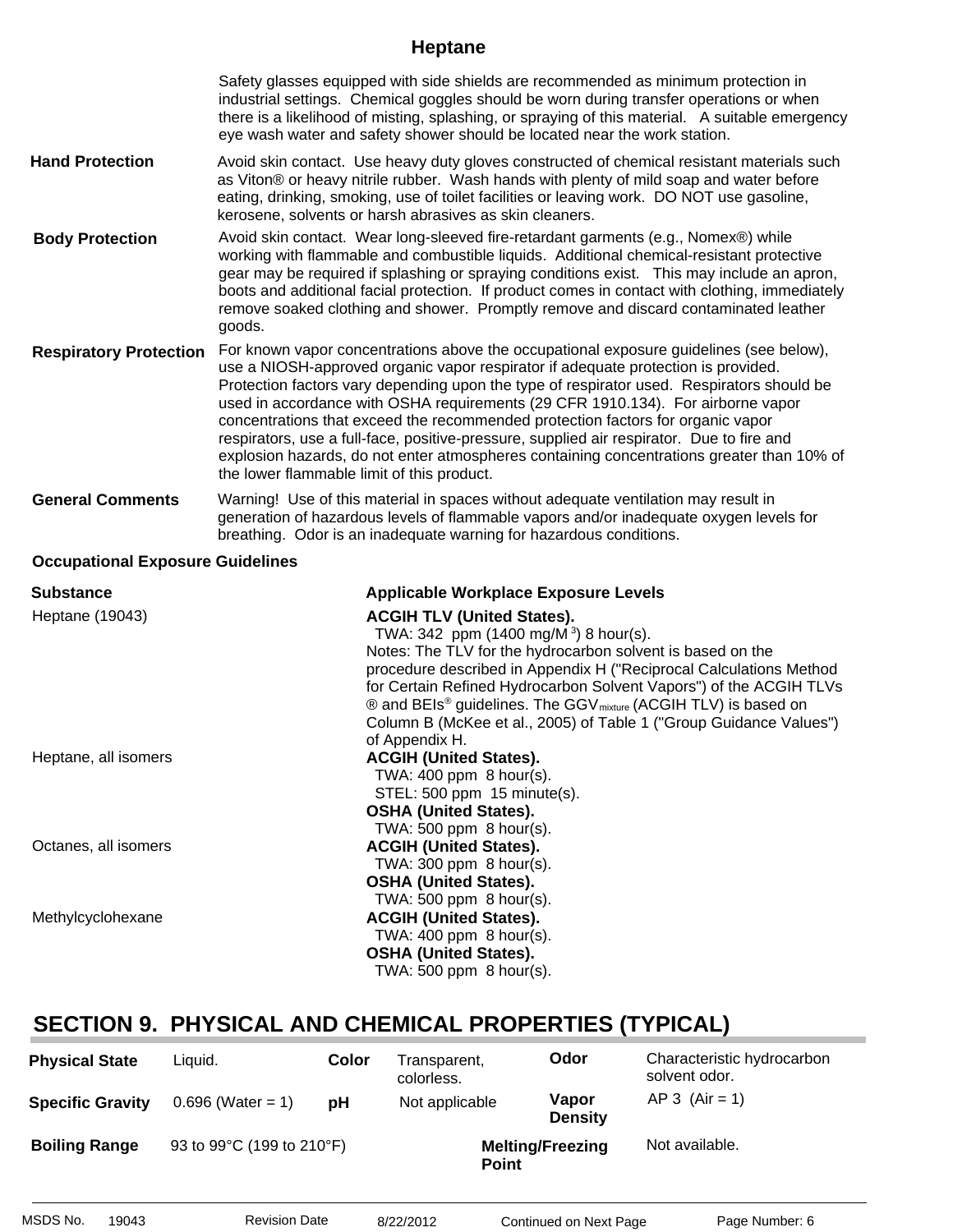| <b>Vapor Pressure</b>                  | 6 kPa (45 mm Hg) (at $20^{\circ}$ C)                                 | <b>Volatility</b>                      | 696 g/l VOC (w/v) |  |  |
|----------------------------------------|----------------------------------------------------------------------|----------------------------------------|-------------------|--|--|
| Solubility in<br>Water                 | Negligible solubility in cold water.                                 | <b>Viscosity</b><br>(cSt $@$ 40 $°C$ ) | Not available.    |  |  |
| <b>Flash Point</b>                     | Closed cup: $-9^{\circ}C$ (15 $^{\circ}F$ ). (Tagliabue (ASTM D-56)) |                                        |                   |  |  |
| <b>Additional</b><br><b>Properties</b> | Conductivity = $<$ 5 picosiemens/meter (unadditized)                 |                                        |                   |  |  |

### **SECTION 10. STABILITY AND REACTIVITY**

| <b>Chemical Stability</b>                                   | Stable.                                                                   | Hazardous Polymerization Not expected to occur.                                          |  |  |
|-------------------------------------------------------------|---------------------------------------------------------------------------|------------------------------------------------------------------------------------------|--|--|
| <b>Conditions to Avoid</b>                                  | oxidizing conditions and agents.                                          | Keep away from heat, flame and other potential ignition sources. Keep away from strong   |  |  |
| <b>Materials</b><br>Incompatibility                         | Strong acids, alkalies, and oxidizers such as liquid chlorine and oxygen. |                                                                                          |  |  |
| <b>Hazardous</b><br><b>Decomposition</b><br><b>Products</b> | products identified in Section 5 of this MSDS.                            | No additional hazardous decomposition products were identified other than the combustion |  |  |

## **SECTION 11. TOXICOLOGICAL INFORMATION**

**For other health-related information, refer to the Emergency Overview on Page 1 and the Hazards Identification in Section 3 of this MSDS.**

**Toxicity Data Heptane, all isomers**: n-Heptane was not mutagenic in the Salmonella/microsome (Ames) assay and is not considered to be carcinogenic.

## **SECTION 12. ECOLOGICAL INFORMATION**

- Ecotoxicity data are not available for this product. Aquatic toxicity values are expected to be in the range of 1 - 10 mg/l based upon data from components and similar products. This mixture contains components that are potentially toxic to freshwater and saltwater ecosystems. **Ecotoxicity**
- This product will normally float on water. Components will evaporate rapidly. This material may be harmful to aquatic organisms and may cause long term adverse effects in the aquatic environment. The octanol-water partition coefficient (log Kow) for this product is expected to be in the range of 2.1 to 5. **Environmental Fate**

## **SECTION 13. DISPOSAL CONSIDERATIONS**

**Hazard characteristic and regulatory waste stream classification can change with product use. Accordingly, it is the responsibility of the user to determine the proper storage, transportation, treatment and/or disposal methodologies for spent materials and residues at the time of disposition.**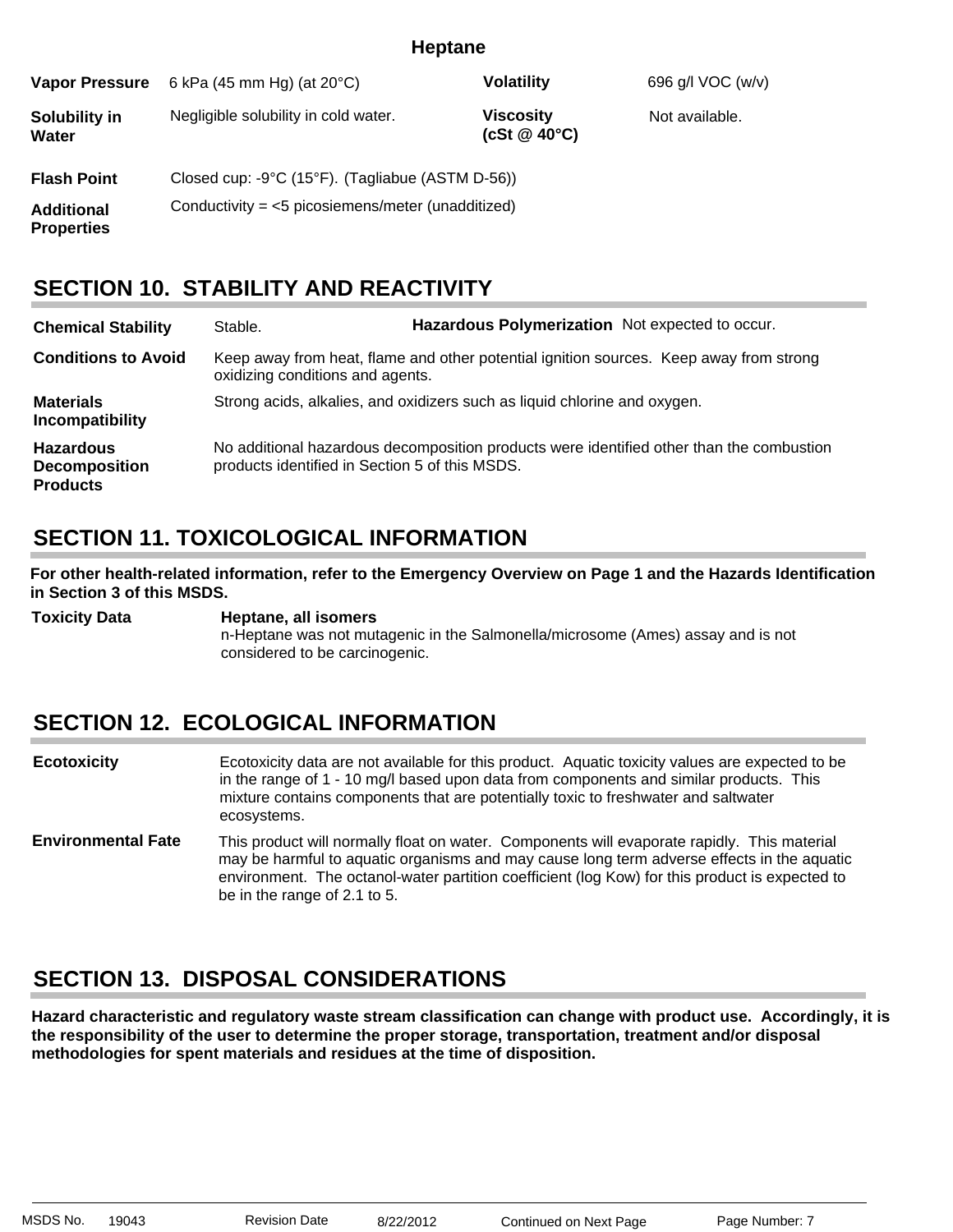Maximize material recovery for reuse or recycling. Recovered non-usable material may be regulated by US EPA as a hazardous waste due to its ignitibility (D001) and/or its toxic (D018) characteristics. Conditions of use may cause this material to become a "hazardous waste", as defined by federal or state regulations. It is the responsibility of the user to determine if the material is a RCRA "hazardous waste" at the time of disposal. Transportation, treatment, storage and disposal of waste material must be conducted in accordance with RCRA regulations (see 40 CFR 260 through 40 CFR 271). State and/or local regulations may be more restrictive. Contact your regional US EPA office for guidance concerning case specfic disposal issues.

## **SECTION 14. TRANSPORT INFORMATION**

**The shipping description below may not represent requirements for all modes of transportation, shipping methods or locations outside of the United States.**

| <b>US DOT Status</b>        | A U.S. Department of Transportation regulated material.                |                                        |                                                       |
|-----------------------------|------------------------------------------------------------------------|----------------------------------------|-------------------------------------------------------|
| <b>Proper Shipping Name</b> | UN1206, Heptanes, 3, PG II                                             |                                        |                                                       |
| <b>Hazard Class</b>         | 3                                                                      | <b>Packing Group</b>                   | Ш                                                     |
|                             |                                                                        | <b>UN/NA Number</b>                    | UN1206                                                |
| <b>Reportable Quantity</b>  | A Reportable Quantity (RQ) has not been established for this material. |                                        |                                                       |
| Placard(s)                  |                                                                        | <b>Emergency Response</b><br>Guide No. | 128                                                   |
|                             | <b>FLAMMABLE LIQUID</b><br>3                                           | <b>MARPOL III Status</b>               | Not a DOT "Marine"<br>Pollutant" per 49 CFR<br>171.8. |

## **SECTION 15. REGULATORY INFORMATION**

| <b>TSCA Inventory</b>                                                          | This product and/or its components are listed on the Toxic Substances Control Act (TSCA)<br>inventory.                                                                                                                                                                                                                                                                                                                                                                                                                                                                                                                                                                                                                                                  |
|--------------------------------------------------------------------------------|---------------------------------------------------------------------------------------------------------------------------------------------------------------------------------------------------------------------------------------------------------------------------------------------------------------------------------------------------------------------------------------------------------------------------------------------------------------------------------------------------------------------------------------------------------------------------------------------------------------------------------------------------------------------------------------------------------------------------------------------------------|
| <b>SARA 302/304</b><br><b>Emergency Planning</b><br>and Notification           | The Superfund Amendments and Reauthorization Act of 1986 (SARA) Title III requires<br>facilities subject to Subparts 302 and 304 to submit emergency planning and notification<br>information based on Threshold Planning Quantities (TPQs) and Reportable Quantities<br>(RQs) for "Extremely Hazardous Substances" listed in 40 CFR 302.4 and 40 CFR 355. No<br>components were identified.                                                                                                                                                                                                                                                                                                                                                            |
| SARA 311/312 Hazard<br><b>Identification</b>                                   | The Superfund Amendments and Reauthorization Act of 1986 (SARA) Title III requires<br>facilities subject to this subpart to submit aggregate information on chemicals by "Hazard<br>Category" as defined in 40 CFR 370.2. This material would be classified under the following<br>hazard categories:                                                                                                                                                                                                                                                                                                                                                                                                                                                   |
|                                                                                | Fire, Acute (Immediate) Health Hazard, Chronic (Delayed) Health Hazard                                                                                                                                                                                                                                                                                                                                                                                                                                                                                                                                                                                                                                                                                  |
| <b>SARA 313 Toxic</b><br><b>Chemical Notification</b><br>and Release Reporting | This product contains the following components in concentrations above de minimis levels<br>that are listed as toxic chemicals in 40 CFR Part 372 pursuant to the requirements of Section<br>313 of SARA: No components were identified.                                                                                                                                                                                                                                                                                                                                                                                                                                                                                                                |
| <b>CERCLA</b>                                                                  | The Comprehensive Environmental Response, Compensation, and Liability Act of 1980<br>(CERCLA) requires notification of the National Response Center concerning release of<br>quantities of "hazardous substances" equal to or greater than the reportable quantities (RQ's)<br>listed in 40 CFR 302.4. As defined by CERCLA, the term "hazardous substance" does not<br>include petroleum, including crude oil or any fraction thereof which is not otherwise<br>specifically designated in 40 CFR 302.4. This product or refinery stream is not known to<br>contain chemical substances subject to this statute. However, it is recommended that you<br>contact state and local authorities to determine if there are any other reporting requirements |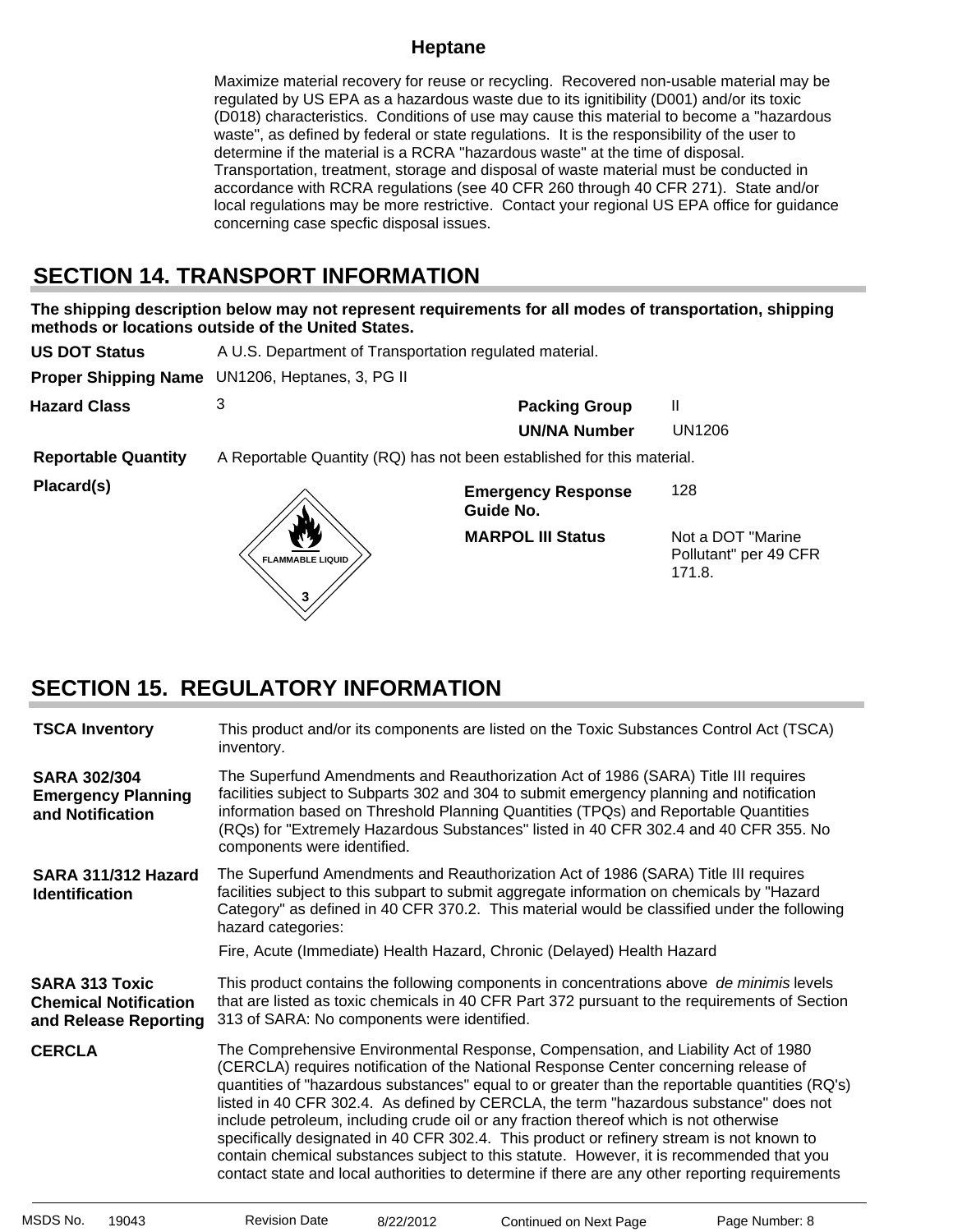| <b>Clean Water Act</b><br>(CWA)                 | This material is classified as an oil under Section 311 of the Clean Water Act (CWA) and the<br>Oil Pollution Act of 1990 (OPA). Discharges or spills which produce a visible sheen on waters<br>of the United States, their adjoining shorelines, or into conduits leading to surface waters must<br>be reported to the EPA's National Response Center at (800) 424-8802.                                                                                                                                                                                                             |
|-------------------------------------------------|----------------------------------------------------------------------------------------------------------------------------------------------------------------------------------------------------------------------------------------------------------------------------------------------------------------------------------------------------------------------------------------------------------------------------------------------------------------------------------------------------------------------------------------------------------------------------------------|
| California<br><b>Proposition 65</b>             | This material may contain the following components which are known to the State of California<br>to cause cancer, birth defects or other reproductive harm, and may be subject to the<br>requirements of California Proposition 65 (CA Health & Safety Code Section 25249.5):<br>Toluene: <0.05%<br>Benzene: <0.001%<br>Ethylbenzene: <0.001%                                                                                                                                                                                                                                          |
| <b>New Jersey</b><br><b>Right-to-Know Label</b> | For New Jersey R-T-K labeling requirements, refer to components listed in Section 2.                                                                                                                                                                                                                                                                                                                                                                                                                                                                                                   |
| <b>Additional Remarks</b>                       | Federal Hazardous Substances Act, related statutes, and Consumer Product Safety<br>Commission regulations, as defined by 16 CFR $1500.14(b)(3)$ and $1500.83(a)(13)$ : This<br>product contains "Petroleum Distillates" which may require special labeling if distributed in a<br>manner intended or packaged in a form suitable for use in the household or by children.<br>Precautionary label dialogue should display the following: DANGER: Contains Petroleum<br>Distillates! Harmful or fatal if swallowed! Call Physician Immediately. KEEP OUT OF<br><b>REACH OF CHILDREN!</b> |

### **SECTION 16. OTHER INFORMATION**

in the event of a spill.

#### **Refer to the top of Page 1 for the HMIS and NFPA Hazard Ratings for this product.**

| <b>REVISION INFORMATION</b>                                |                                                                  |                     |                   |
|------------------------------------------------------------|------------------------------------------------------------------|---------------------|-------------------|
| <b>Version Number</b>                                      | 7.1                                                              |                     |                   |
| <b>Revision Date</b>                                       | 8/22/2012                                                        |                     |                   |
| <b>ABBREVIATIONS</b>                                       |                                                                  |                     |                   |
| AP: Approximately                                          | EQ: Equal                                                        | >: Greater Than     | $\lt$ : Less Than |
| NA: Not Applicable                                         | ND: No Data                                                      | NE: Not Established |                   |
|                                                            | ACGIH: American Conference of Governmental Industrial Hygienists |                     |                   |
| AIHA: American Industrial Hygiene Association              |                                                                  |                     |                   |
| IARC: International Agency for Research on Cancer          |                                                                  |                     |                   |
|                                                            | NIOSH: National Institute of Occupational Safety and Health      |                     |                   |
| NPCA: National Paint and Coating Manufacturers Association |                                                                  |                     |                   |
| EPA: US Environmental Protection Agency                    |                                                                  |                     |                   |
| HMIS: Hazardous Materials Information System               |                                                                  |                     |                   |
| NTP: National Toxicology Program                           | OSHA: Occupational Safety and Health Administration              |                     |                   |
| NFPA: National Fire Protection Association                 |                                                                  |                     |                   |

#### **DISCLAIMER OF LIABILITY**

**THE INFORMATION IN THIS MSDS WAS OBTAINED FROM SOURCES WHICH WE BELIEVE ARE RELIABLE. HOWEVER, THE INFORMATION IS PROVIDED WITHOUT ANY WARRANTY, EXPRESSED OR IMPLIED REGARDING ITS CORRECTNESS. SOME INFORMATION PRESENTED AND CONCLUSIONS DRAWN HEREIN ARE FROM SOURCES OTHER THAN DIRECT TEST DATA ON THE SUBSTANCE ITSELF. THIS MSDS WAS PREPARED AND IS TO BE USED ONLY FOR THIS PRODUCT. IF THE PRODUCT IS USED AS A COMPONENT IN ANOTHER PRODUCT, THIS MSDS INFORMATION MAY NOT BE APPLICABLE. USERS SHOULD MAKE THEIR OWN INVESTIGATIONS TO DETERMINE THE SUITABILITY OF THE INFORMATION OR PRODUCTS FOR THEIR PARTICULAR PURPOSE.**